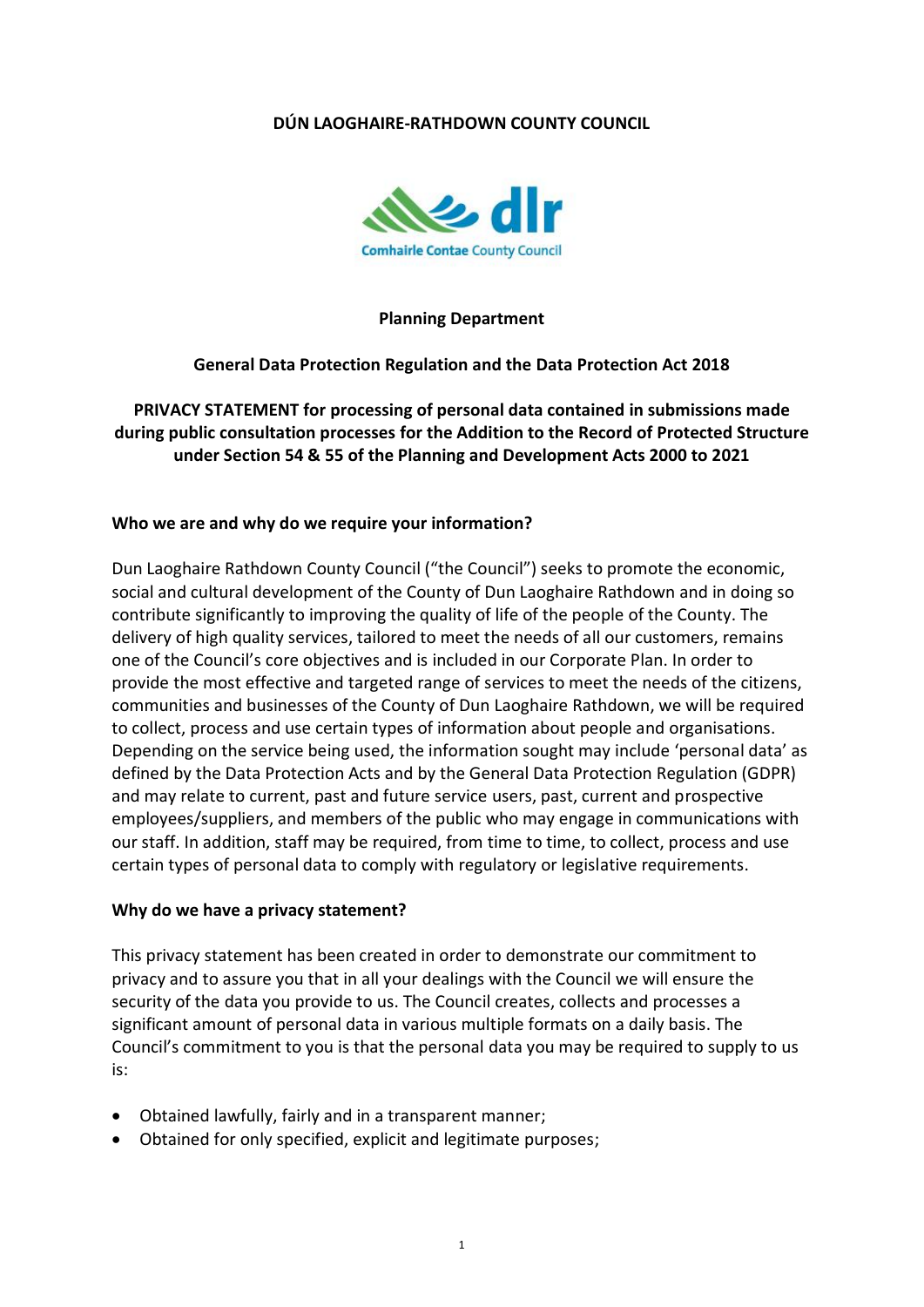- Adequate, relevant and limited to what is necessary for purpose for which it was obtained;
- Recorded, stored accurately and securely and where necessary kept up to date;
- Kept only for as long as is necessary for the purposes for which it was obtained;
- Kept in a form which permits identification of the data subject;
- Processed only in a manner that ensures the appropriate security of the personal data including protection against unauthorised or unlawful processing.

More detail is available in our Data Protection Policy Statement at: [https://www.dlrcoco.ie/en/governance/gdpr-data-protection-and-privacy.](https://www.dlrcoco.ie/en/governance/gdpr-data-protection-and-privacy)

# **What is the activity referred to in this Privacy Statement?**

The Planning Authority may add or delete from its Record of Protected Structures where, the authority considers that an addition is necessary or desirable to protect a structure, in the case of a deletion where the protection of the structure is no longer warranted. This process must be carried out in accordance with Section 54 & 55 of the Planning and Development Acts 2000 to 2021. This is a reserved function of the elected members of the Dun Laoghaire Rathdown County Council. This Privacy Statement is in respect of the management of submissions made during public consultation processes.

# **What is the basis for making the processing of this personal data lawful?**

Processing is necessary for compliance with a legal obligation to which Dún Laoghaire Rathdown County Council is subject in accordance with Article 6 (1)(c) of the GDPR.

Specifically, the lawful basis for this process is Section 55 of the Planning and Development Acts 2000 to 2021.

# **What types of personal data is required in this process?**

A persons name is the only requirement to make a submission, under Section 55 of the Planning and Development Acts 2000 to 2021

You do not have to provide contact details but providing an email and/or address, will allow the Planning authority to communicate with you for the following purposes:

- To confirm the identity of the person entering a submission;
- To acknowledge receipt of a submission;
- That the person who made a submission may be contacted if necessary, to follow up on information contained in their submission;

# **What will happen if your name is not provided?**

Failure to provide your name will result in the Planning Authority being unable process your submission.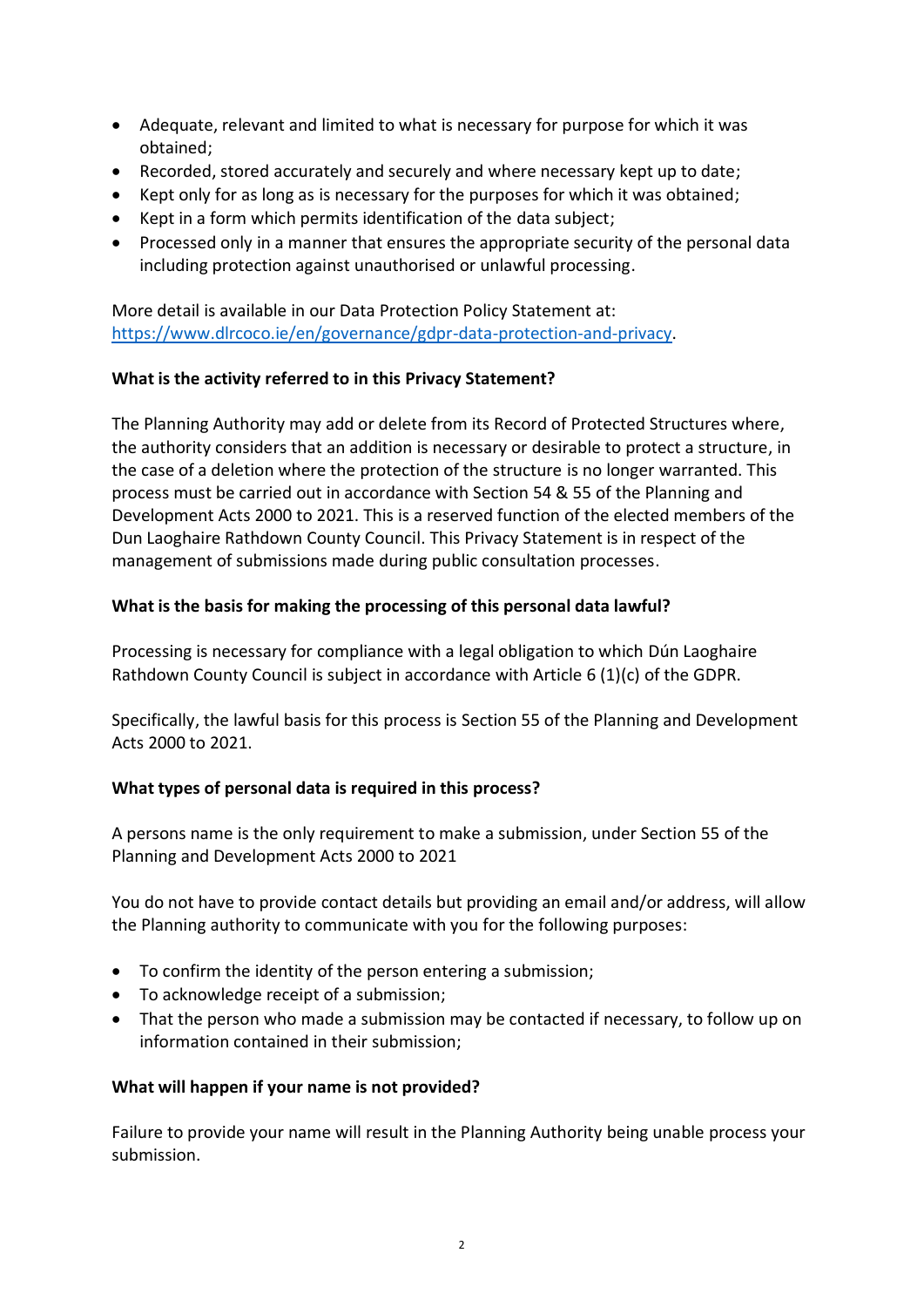# **What other types of personal data do we need to undertake this activity?**

None

#### **Am I the only source of this personal data?**

In some instances, to assist with the delivery of the activity or to comply with regulatory or legislative requirements personal data is sourced from a third party.

This **DOES NOT APPLY** to this activity.

## **Is personal data submitted as part of this activity shared with other organisations?**

The Council may, to fulfil statutory or regulatory obligations or in the public interest, from time to time, have to share personal data with other organisations or entities (in Ireland or abroad). Where this is required the Council shall have regard to your rights, to the security and integrity of the data and will minimise the data shared.

## Sharing **DOES NOT APPLY** to this activity.

## **How long is my data kept for?**

The Local Authority sector operates under a detailed record retention policy which outlines time periods for which your personal data will be retained and what will happen to it after the required retention period has expired. The National Record Retention Policy for Local Authority Records is available online at:

[https://www.lgma.ie/en/publications/corporate/national-retention-policy-for-local](https://www.lgma.ie/en/publications/corporate/national-retention-policy-for-local-authority.pdf)[authority.pdf](https://www.lgma.ie/en/publications/corporate/national-retention-policy-for-local-authority.pdf)

# **Do you need to update your records?**

Dún Laoghaire Rathdown County Council must take reasonable steps to ensure that personal data we have about our customers is correct and up to date. In addition, if the data held by us is found to be inaccurate you have the right to rectify/correct this. If you find that personal data we have about you is inaccurate or needs to be updated (for instance, you may have changed your name, address, contact details etc.) then please contact us so that we can correct it. You can do this by writing to us at Dún Laoghaire-Rathdown County Council, County Hall, Marine Road, Dún Laoghaire, Co.Dublin, A96 K6C9 / emailing [info@dlrcoco.ie](mailto:info@dlrcoco.ie) / or phone [\(00353-1\) 205](tel:0035312054700) 4700.

# **Your Rights**

You have the right to request access to personal data held about you, obtain confirmation as to whether data concerning you exists, be informed of the content and source of data and check its accuracy. In addition, if the data held by us is found to be inaccurate you have the right to change, remove, block, or object to the use of, personal data held by the Council. In certain circumstances blocking access to data may delay or remove access to a